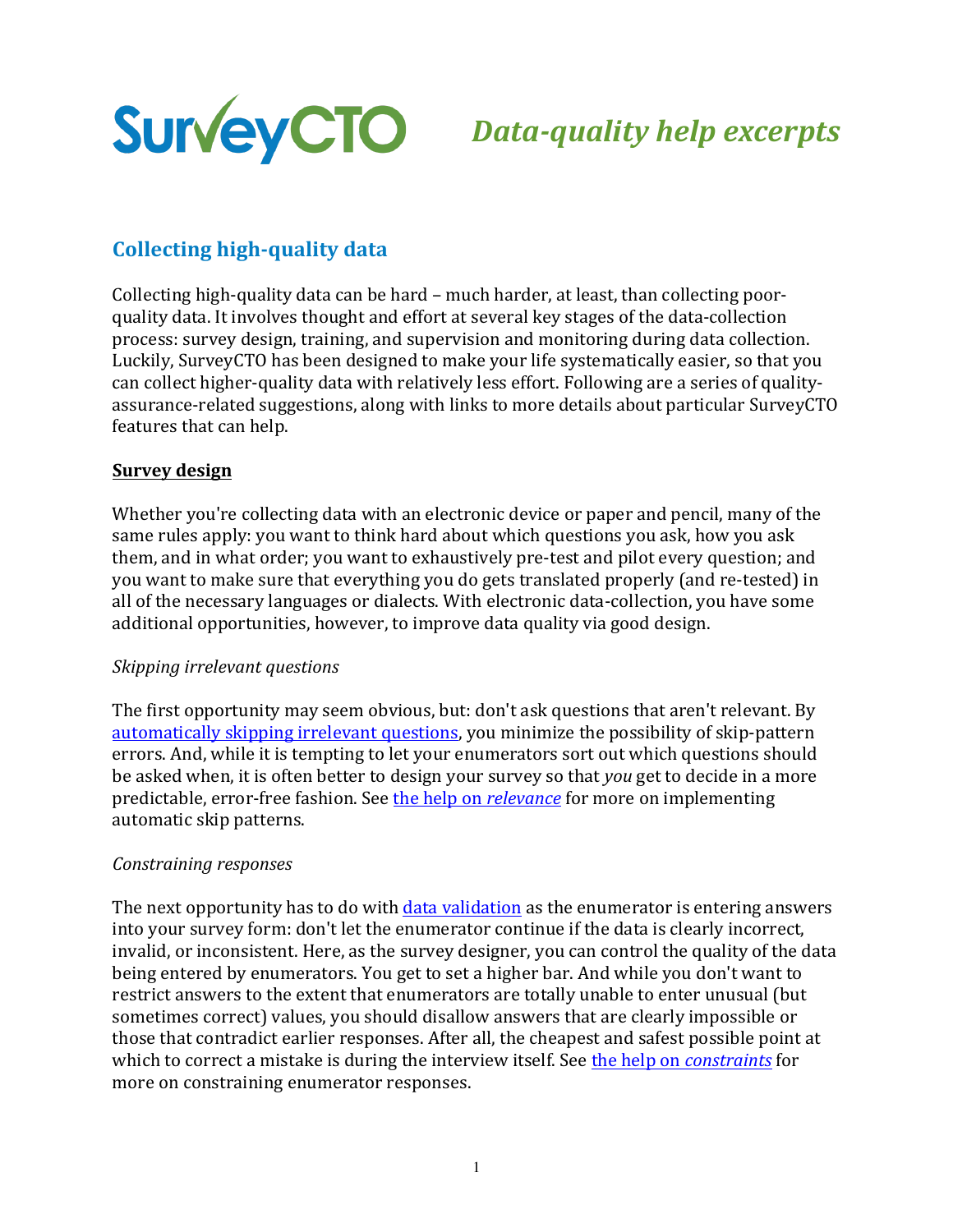If you don't want to fully disallow some kinds of responses but still want to warn the enumerator that the responses are suspicious, you can always implement a warning or confirmation (or "soft" constraint): just add a note or yes-no confirmation that is only relevant (i.e., that only shows) if there is something that looks potentially incorrect, invalid, or inconsistent. That way, your concern, as a survey designer, is raised under certain suspicious circumstances, but the enumerator is ultimately able to either go back and correct something or just continue without making any changes.

### *Designing for workflow*

Finally, SurveyCTO gives you additional options for controlling the workflow surrounding how survey forms are filled out: how your enumerators navigate the survey, when and how they save or review their work, when and how they finalize data and send it in. It's helpful to keep these options in mind as you design your survey to fit the circumstances your enumerators are likely to face as they administer your survey in the field. See the help on workflows for more on designing your form for optimal workflow. [INCLUDED BELOW]

#### **Supervision and monitoring**

Supervision and monitoring of survey operations happens at several levels. First, there is field-level supervision and monitoring by team leaders and field supervisors. Then, presuming that your field teams are periodically sending data to the SurveyCTO server, you can also monitor data as it comes in; this gives you incredibly valuable opportunities to manage the overall data-collection process in ways that help to assure a high level of data quality. 

#### *Field-level supervision*

One commonly-used tool for field-level supervision is the "back-check." Supervisors - or specially-hired back-checkers – return to some random proportion of the households or facilities surveyed, confirm that they were visited by enumerators, and re-ask certain questions to compare to the original responses. But it can be cumbersome to set up the workflow for back checks: you have to obtain all original surveys, select a certain percentage to be back-checked, compile and upload the original data from the selected sample to a back-checker's device, and then send them out to conduct the back-check. Using datasets, you can automate the workflow for your back-check surveys and make the overall turn-around time much faster with less work. See the back-checking sample for a working example.

# *Office-level monitoring*

The surest single way to improve the quality of your entire data-collection effort is to review your data as it comes in. You can export all of your data, and you can also export different subsets of your data for review by different people or different teams. If you're collecting GPS locations, you can even export to Google Earth in order to review in a more visual way. And if reviewing lots of raw data in spreadsheet format is too difficult, you can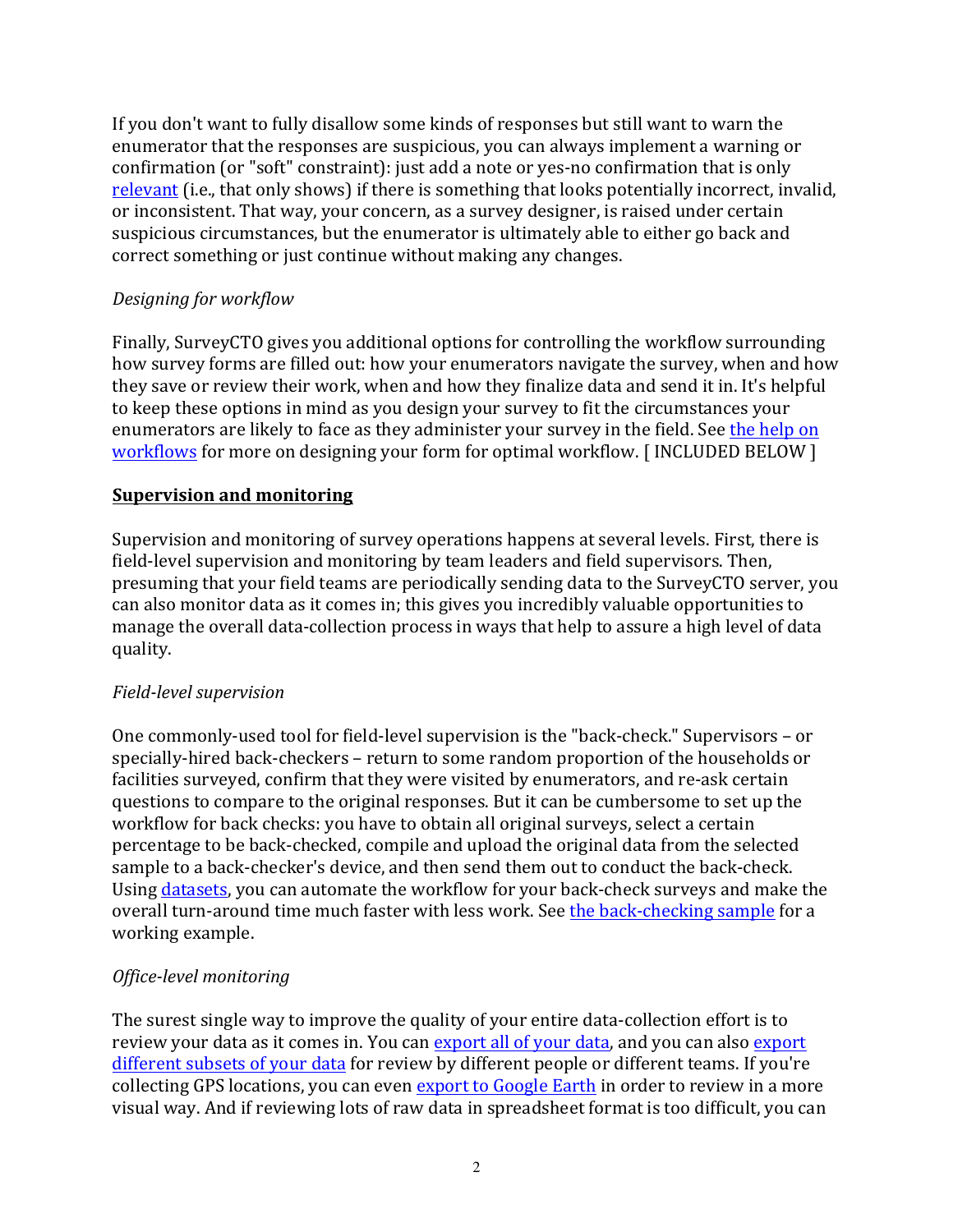also use Microsoft Word's mail merge feature to create more easy-to-review versions of incoming data. 

Meanwhile, you need to track your back-office data review, processing, and management processes. Because many people track these processes in spreadsheets, SurveyCTO makes it easy to merge (subsets of) incoming data with Microsoft Excel workbooks or Google Spreadsheets. 

You shouldn't have to manually catch every possible problem yourself, however. SurveyCTO can do a lot of that work for you: it includes a simple but sophisticated system for configuring automated quality checks. Once appropriate quality checks have been configured, potential problems are detected automatically and your team is given specific warnings to help support their quality-assurance efforts. See the help topic on quality checks for more details.

Finally, you can automatically execute other automated processes whenever new data exports, in case you have built other types of automated processes for processing and/or checking incoming data.

# **Random audits**

To help assure quality in your data-collection efforts, you can always have supervisors or other quality-assurance personnel randomly (a) accompany your surveyors and (b) re-visit surveyed individuals to perform back-checks. As an alternative or complement to these manual QA methods, SurveyCTO offers two random auditing options to allow you to monitor for quality survey administration.

The first auditing option is a random "text audit." For any random proportion of administered surveys (from  $1\%$  to  $100\%$ ), SurveyCTO can save, along side the survey data itself, meta-data about survey administration. This includes details on how much time the surveyor spent on each question in the survey form, and on the sequence taken through the survey. For each audited survey, a .csv file is saved that contains this information. Once the survey data has been exported, these .csv files can be opened and reviewed in Excel. For example: 

| <b>Field name</b>                                          | <b>Total duration</b><br>(seconds) | <b>First appeared (seconds into</b><br>survey) |
|------------------------------------------------------------|------------------------------------|------------------------------------------------|
| intronote                                                  |                                    | U                                              |
| consent                                                    |                                    |                                                |
| $\vert$ consented $\vert$ 1 $\vert$ /name                  |                                    | 8                                              |
| $\vert$ consented $\vert$ 1 $\vert$ /age                   |                                    | 10                                             |
| $\vert$ consented $\vert$ 1 $\vert$ /confirmnote $\vert$ 1 |                                    | 13                                             |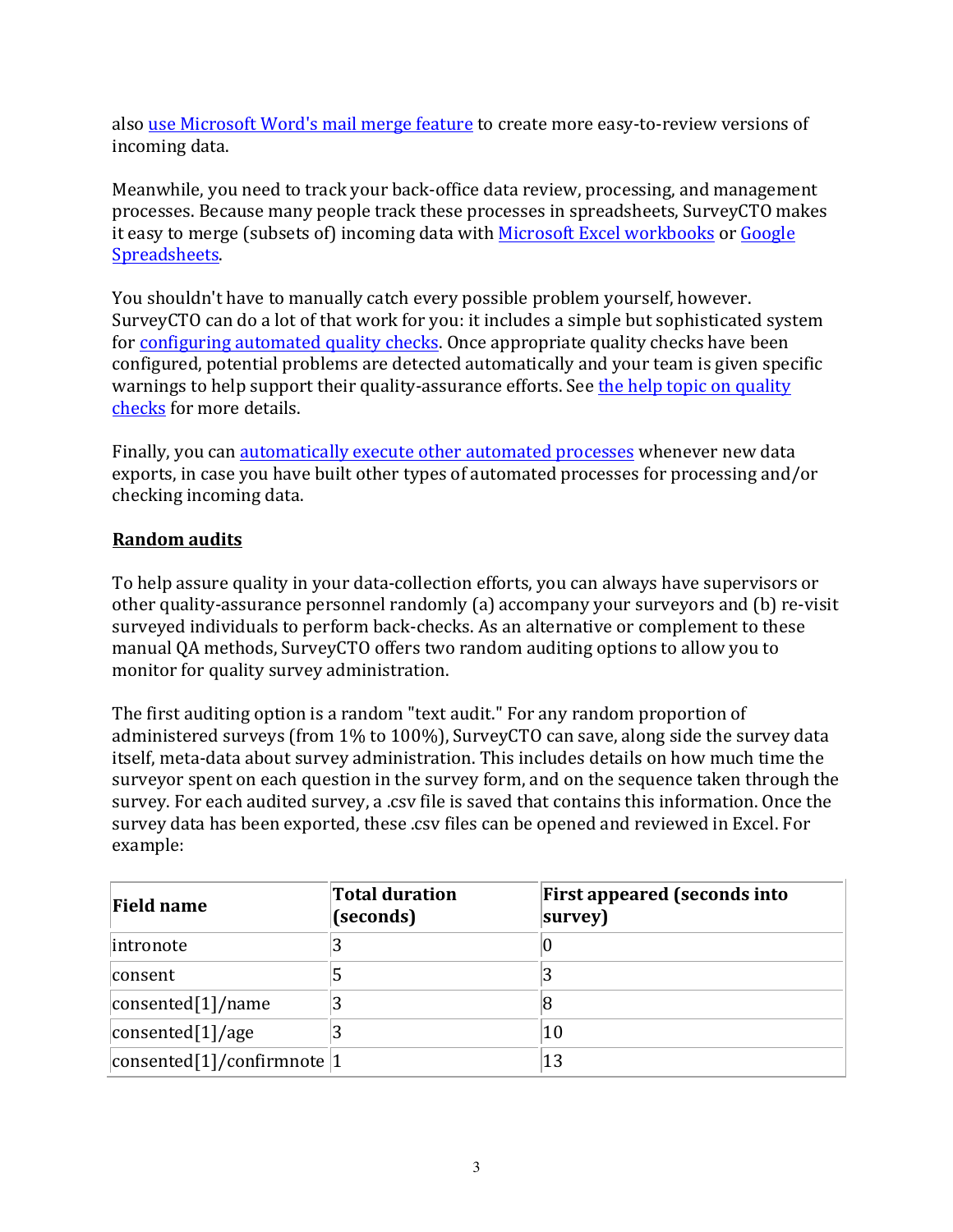The second auditing option is a random "audio audit." For any random proportion of surveys, SurveyCTO can audio-record some or all of the survey administration. When the data is exported, it will include audio files for any audited surveys; QA personnel in the office can then review these audio recordings.

Random audio audits can be configured to begin at the beginning of a survey, at the beginning of a particular question, a fixed number of seconds into a survey, or a random number of seconds into a survey. They can be configured to record for a fixed duration (in seconds), or stop at the end of a particular question.

Each second of audio recording adds between 700 and 1,000 bytes to the survey data, so most configurations audit only a random portion of a random subset of administered surveys. Since surveyors are unaware of when they are being recorded, they cannot behave systematically differently when being audited.

Please note, however, that web browsers do not support invisible audio recording  $-$  so random audio audits only work when users are filling in forms on a phone or tablet, using the Android app.

To add auditing to any survey, add text audit and/or audio audit fields to the survey's form definition, name the fields, then specify configuration parameters in the *appearance* column. See the FAQ on form design for specific information on configuring both field types. 

When you export data that includes audit files, those files will be exported to the *media* subdirectory, and the full path and filename for each file will be included in the .csv output.

Text audit files will be named "TA\_UUID.csv" where UUID is the unique *instanceID* for the corresponding survey form.

Audio audit files will be named differently depending on their configuration. For recordings that begin at a particular question, the filename will be "AA\_UUID\_FIELDNAME.3gpp" where UUID is the unique *instanceID* and FIELDNAME is the name of the field at which the recording began. For other recordings, the filename will be "AA\_UUID\_AFTER\_#S.3gpp" where UUID is the unique *instanceID* and # is the number of seconds into the survey before the audio recording began (0 for recordings that started at the beginning of the survey).

See the auditing sample form for a basic example.

# **Speed limits**

Another quality-control tool available in SurveyCTO is "speed limits": the *minimum seconds* column in your survey form can specify a minimum number of seconds that enumerators should spend on any given field.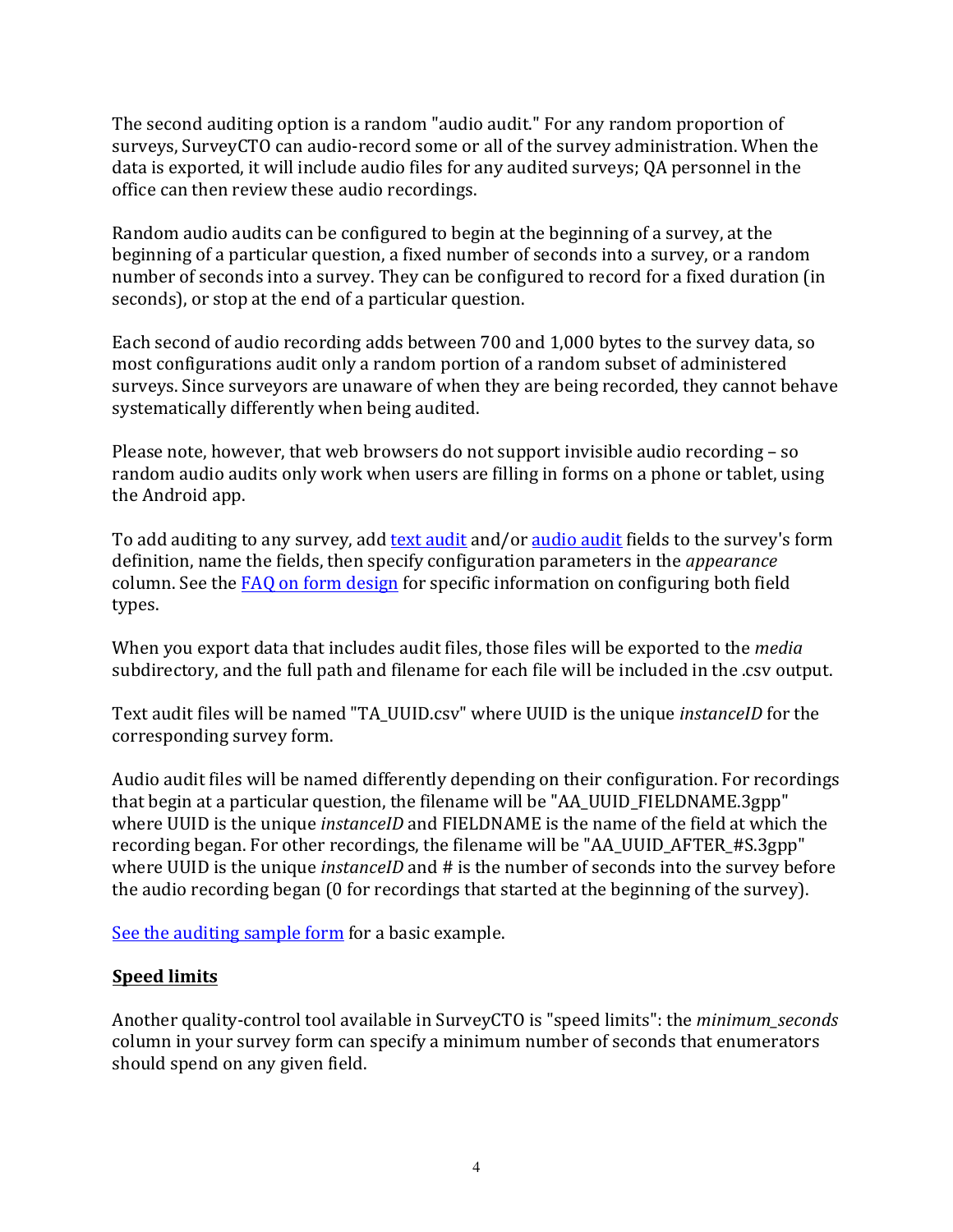If you do specify a *minimum* seconds value for a field, then the first time that field is shown for a given survey, SurveyCTO will (invisibly) keep track of how much time the enumerator spends before moving on to another question. If the enumerator spends less than the specified minimum time the first time he or she encounters the field, nothing will happen by default; you have a few choices for how you deal with these "speed limit violations":

- 1. Quietly keep track of the number of violations. You can do this by adding a new field to your survey form with speed violations count as its field type. This will be an invisible field that keeps a tally of how many times the enumerator violated the speed limit when filling out the form. You might track the number of violations and then set up quality checks to warn about individual cases with many violations or about enumerators or teams with significantly different levels of violations on average.
- 2. Quietly keep track of the list of violations. You can do this by adding a new field to your survey form with speed violations list as its field type. This will be an invisible field that keeps a list of all fields for which the enumerator violated the speed limit when filling out the form. Often, if you keep track of the count of violations you also want to keep track of the list  $-$  so that you can better follow up with enumerators or even change the speed limits when appropriate.
- 3. Trigger audio audits upon a certain number of violations (only in the Android app). Here, rather than audio recording randomly (as described above), you would begin audio recording in response to a certain number of speed limit violations  $-$  so that your team can hear what was going on when the enumerator was moving so quickly through the survey. Just add a new field to your survey form with speed violations audit as its field type, then put "v=x; d=y" into that field's *appearance* column to specify the number of violations required to trigger the audit  $(x)$  and the length of the audit in seconds  $(y)$ . For example, to invisibly record a two-minute audio clip beginning immediately after the fifth violation, put "v=5; d=120" in the *appearance* column. When you export your data, all audit recordings will be included in the *media* subdirectory, and the .csy data will include the path and filename within the audit field itself (for each case where an audit was triggered).
- 4. Enforce the speed limit (only in the Android app). Another option is to prevent the enumerator from moving forward until after the minimum time has elapsed. You can do this by enabling the *Enforce minimum times for fields* option within Collect's *Admin Settings* (from the main Collect menu, press your device's menu button, then choose *Admin Settings*).

While you can combine the first three options above (to count, list, and audit violations), using the last option to enforce speed limits will effectively preclude you from using the other options: if speed limits are enforced, then you can't have any violations to count, list, or audit. Thus, in most cases it may be more effective to allow violations - but then to monitor them carefully.

In combination with random audio audits and other quality checks, speed limits can be an additional tool to help assure a high level of data quality.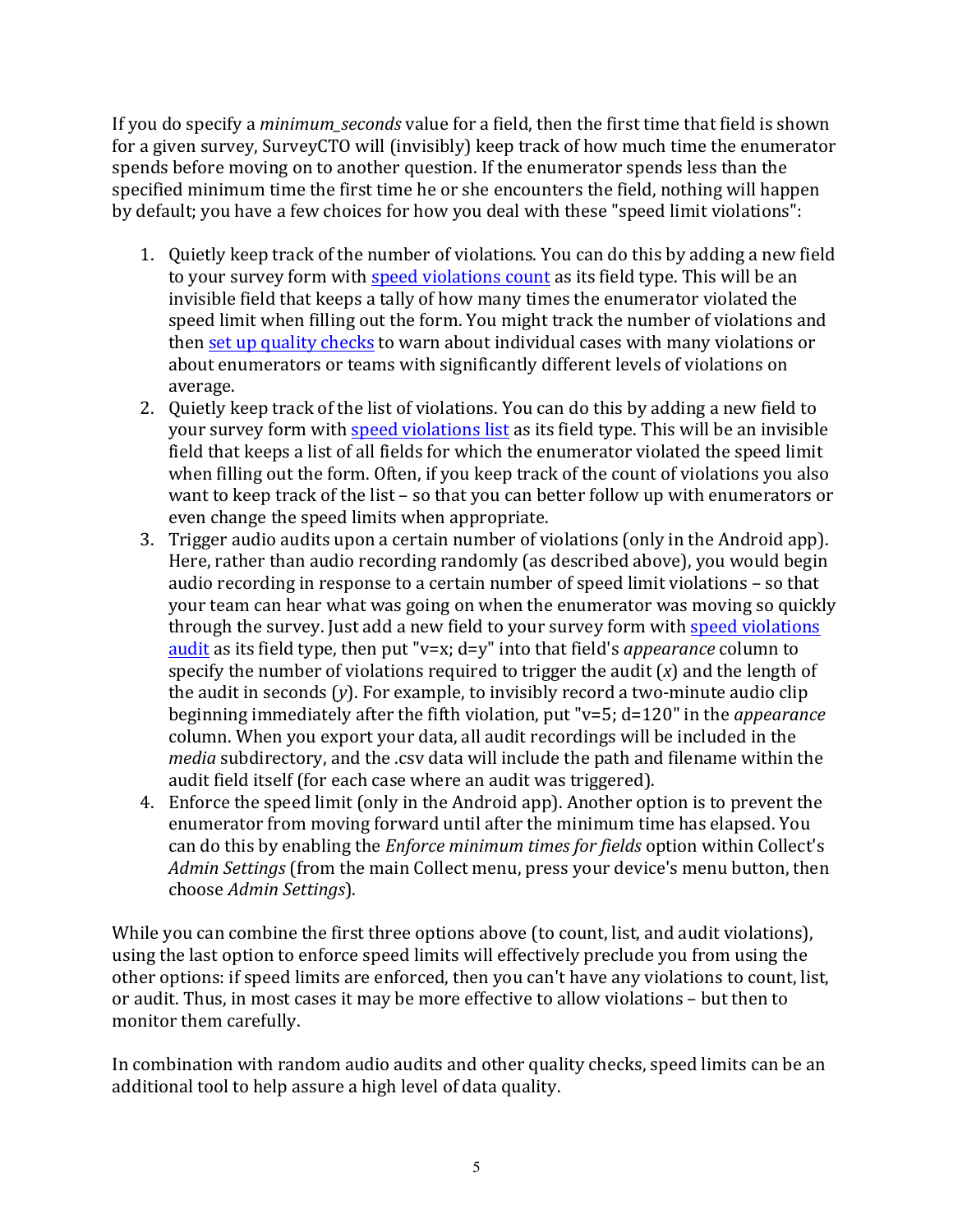# **Designing workflow**

With SurveyCTO, much of the "workflow" of filling out survey forms depends on the design of your forms: users move through the various form fields that you have defined, filling them out, being subjected to constraints that you have configured, etc. But some key elements of the workflow are controlled not by individual survey forms but instead by how the SurveyCTO Collect Android app is configured on a given device. This help topic discusses that configuration.

You can find SurveyCTO Collect's settings in two places: from the Collect main menu, press your device's Menu button (or the three vertical dots in the corner on some newer devices) and choose either *Admin Settings* or *General Settings*. These settings control aspects of the user experience before, during, and after the actual filling out of survey forms.

#### **Before**

When a user runs SurveyCTO Collect, you can control the options they see on the main menu and the settings that they can edit. Once you have configured devices with the desired survey forms, for example, you might limit the main menu choices to only Fill Blank Form, Edit Saved Form, and Send Finalized Form; you might also prevent users from changing any of the settings (without a special password). See this help topic for details.

In the standard workflow, users run the SurveyCTO Collect app and choose Fill Blank Form to start filling out a form. However, you can also place a shortcut to that form directly on the device's home screen, so that users can boot up their devices and start filling out a new form with just one click. The process differs a bit by device: on some devices, you hold your finger down on an empty part of the home screen, then choose Add Shortcut, "SurveyCTO Form", and the form you'd like the shortcut to launch; on others, you click into the Apps view, then choose Widgets, "SurveyCTO Form", and, after dropping the widget onto an empty location, the form to launch.

You can also organize the filling out and editing of forms around specific "cases," where cases might be households, spouses, health centers, schools, etc. See the help topic on case management below for details.

#### **During**

While the user is filling out a form, most of the experience is controlled by the design of the form itself. This primarily involves a sequential process by which the user fills out form fields, one by one. However, this help topic discusses more advanced navigation options open to the form designer.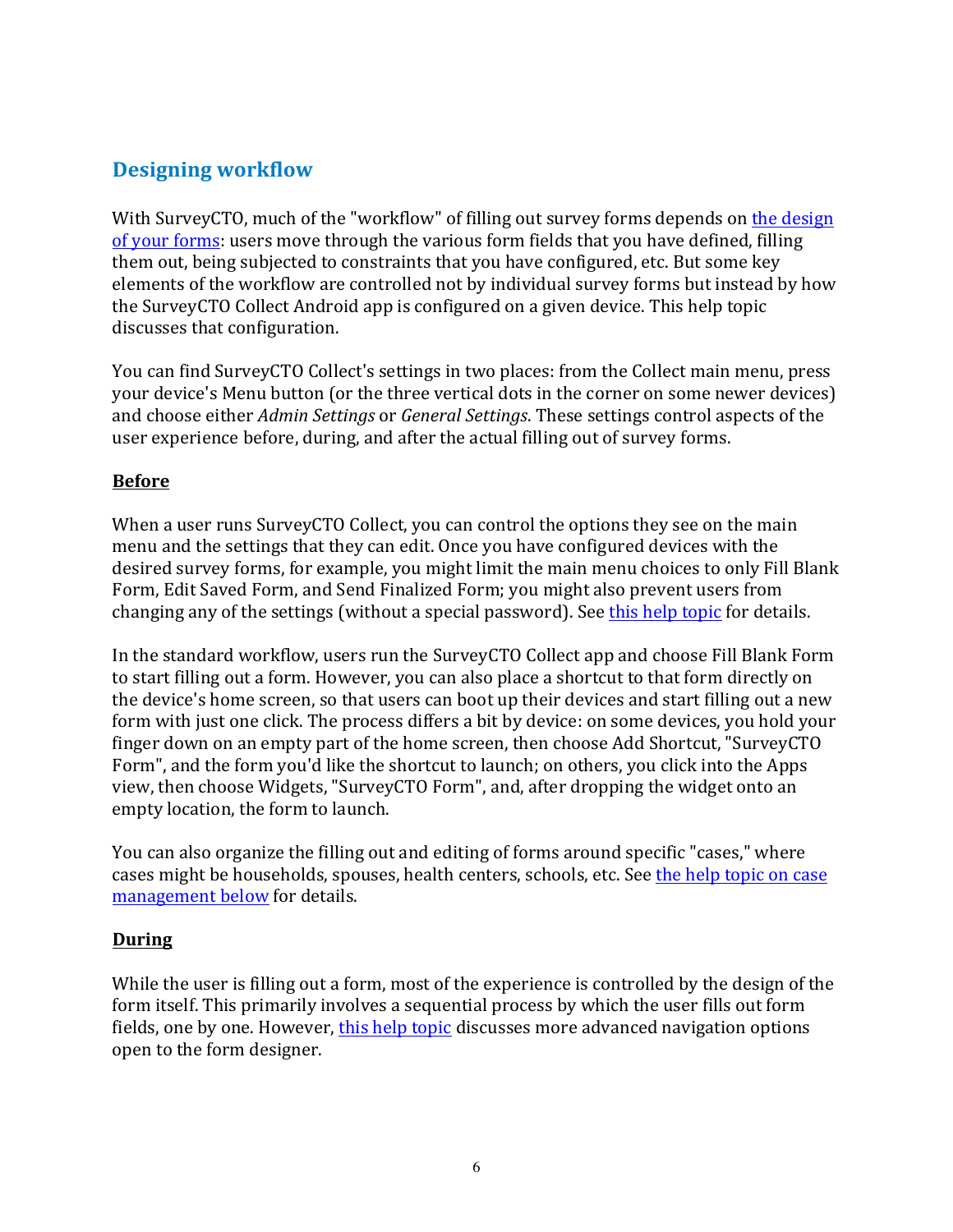Typically, the user navigates forward and backward by "swiping" with his or her finger. However, there is a *Navigation* setting in *General Settings* that allows you to enable onscreen forward and back buttons; these buttons can be used in addition to or instead of swiping. 

It is also typical to enforce field constraints field-by-field, as the user progresses through each survey form: if a user enters an invalid value, he or she is not allowed to continue until the entry is corrected. The *Constraint processing behavior* setting in *General Settings* allows you to override this behavior and instead defer all field validation to the point at which the survey is finalized (at the very end). For the vast majority of cases, the default – validating field-by-field  $-$  is the way to go, but it's up to you.

While within-form navigation is mostly controlled by the form designer, there is an option for the user to jump from one place to another, outside the standard sequence. This option is typically used, for example, when the user realizes that an earlier response was mistaken and wishes to jump back to fix it. He or she clicks the device's menu button, chooses *Go To Prompt* (or clicks the button with the arrow pointing to the dot), scrolls to the desired question, and clicks on it to jump there. If you want to prevent users from being able to jump around in this way, go into *Admin Settings*, scroll down to the "User can access form entry items" section, and un-check *Go To Prompt*.

In the standard, field-by-field sequence, the user cannot proceed without entering a value for any field that is marked as *required* or correcting any error if the current entry violates a constraint. However, there may be circumstances where the user cannot yet fill out a particular response and wants to move on and circle back to fix it later (e.g., the response concerns entering a child's weight but the user is awaiting the necessary scale, or the particular respondent necessary for a question is currently busy). In such a circumstance, the user can press the device's menu button and then select *Skip to Next*; this is effectively a shortcut for choosing *Go To Prompt*, scrolling down to the next question, and clicking on it to jump. If you want to prevent users from being able to jump in this way, go into *Admin Settings*, scroll down to the "User can access form entry items" section, and un-check *Skip to Next*. 

If an interview is interrupted for some reason, the user needs to be able to save, exit, and resume later. He or she does this by clicking the device's built-in back button to exit the form. A pop-up menu will ask whether to *Save Changes* or *Ignore Changes*. The latter option throws data away, so it has an extra confirmation, just to be sure. As long as the user chooses to *Save Changes*, he or she can resume later by choosing *Edit Saved Form* from the main Collect menu and selecting which form to edit. If going back to edit forms later is common in your workflow, see this help topic for information on how to name forms in a way that makes them easier to find and edit later.

# **Validating, saving, and finalizing**

Before a form can be submitted to the server, it must be "finalized"; and before a form can be finalized, it must be free of any errors. In other words, all required responses must be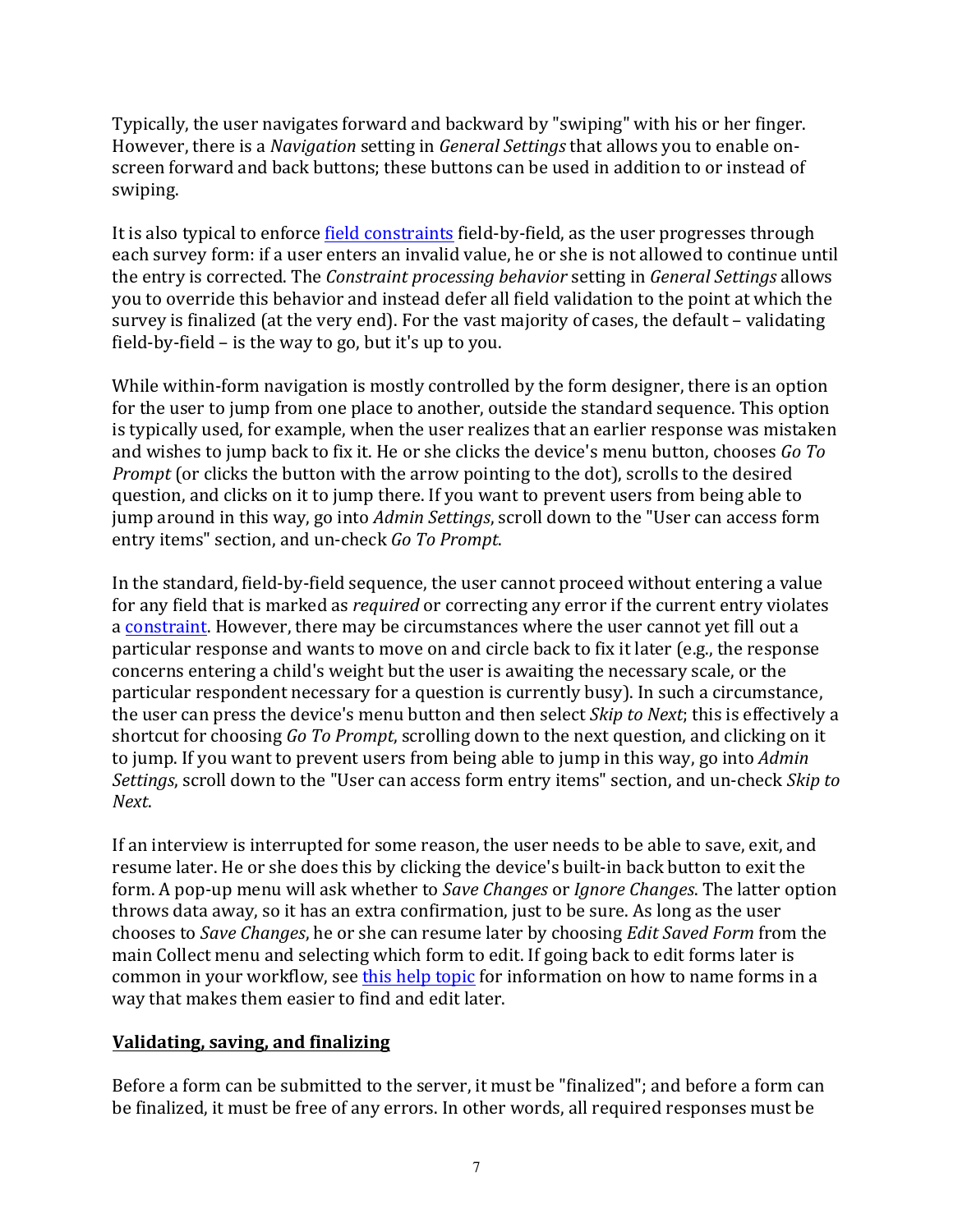entered, and all entries must satisfy their respective field constraints. This is because the survey designer's specifications for which fields are required and what constraints should be enforced is what, in aggregate, ensures that data is "clean" (i.e., ready for review and analysis). Finalized forms cannot generally be edited, so finalization is the last (in-the-field) step in the data-collection process.

Some projects have individual enumerators finalize forms on-the-spot, at the conclusion of their field surveys. Others prefer enumerators to save their forms and review them later, before finalizing; they may even require a supervisor to review the form for mistakes (using *Edit Saved Form*) before it can be finalized.

When the user reaches the end of a survey form, he or she is presented with a final screen with a *Save and Exit* button. That screen also has a checkbox for whether or not to finalize the form. By default, that checkbox is checked  $-$  but you can change this default by going into *General Settings* and un-checking the *Default to finalized* option. You can also hide the checkbox altogether (preventing the user from choosing case-by-case) in the *Admin Settings* (just uncheck the *Mark form as finalized* option).

If the user is finalizing at the end of the form, then  $\text{Surve}$  TO will first validate the entire form and confirm that all required fields are filled in and that all constraints have been met. If there are any problems, the user will be forced to go back and correct them.

If the user is saving without finalizing (perhaps in order to review the form later), the default behavior is *not* to validate the form or force the user to make corrections. However, you can override this with the *Saving behavior* option in *Admin Settings*: if you choose "Force corrections on Save and Exit," the form will be validated and the user will be forced to make corrections before being allowed to *Save and Exit* – even when he or she is not finalizing just yet. Note, however, that there is still always the option for the user to escape in the case that an interview is interrupted and he or she cannot complete the form, by using the device's built-in back button to exit and save changes. (If you don't want to force corrections on *Save and Exit*, there are two options in the *Saving behavior* setting: "Don't check answers (quick save)" and "Don't check answers (slow save)." Of the two, the "quick save" option is generally preferred; the slow-save option is available only for backward compatibility with older versions of SurveyCTO.)

Finally, if users jump around within a survey – and/or if you have set validation to happen at the very end rather than field-by-field – they can easily lose track of what has already been fully completed and what has not. While any missing required responses or constraint violations will be flagged at the very end, users may want to jump back and start cleaning up required or invalid responses earlier in the interview process. For this reason, users can at any time click the device's menu button and then choose *Validate Form*. When they do, SurveyCTO will walk through the entire survey form, from beginning to end, validating every field; if there are any problems, the user will be sent back to correct them. If the user jumps around or skips anything, this *Validate Form* option is a quick and easy way to jump forward or backward to the first point at which responses are required. As with the other